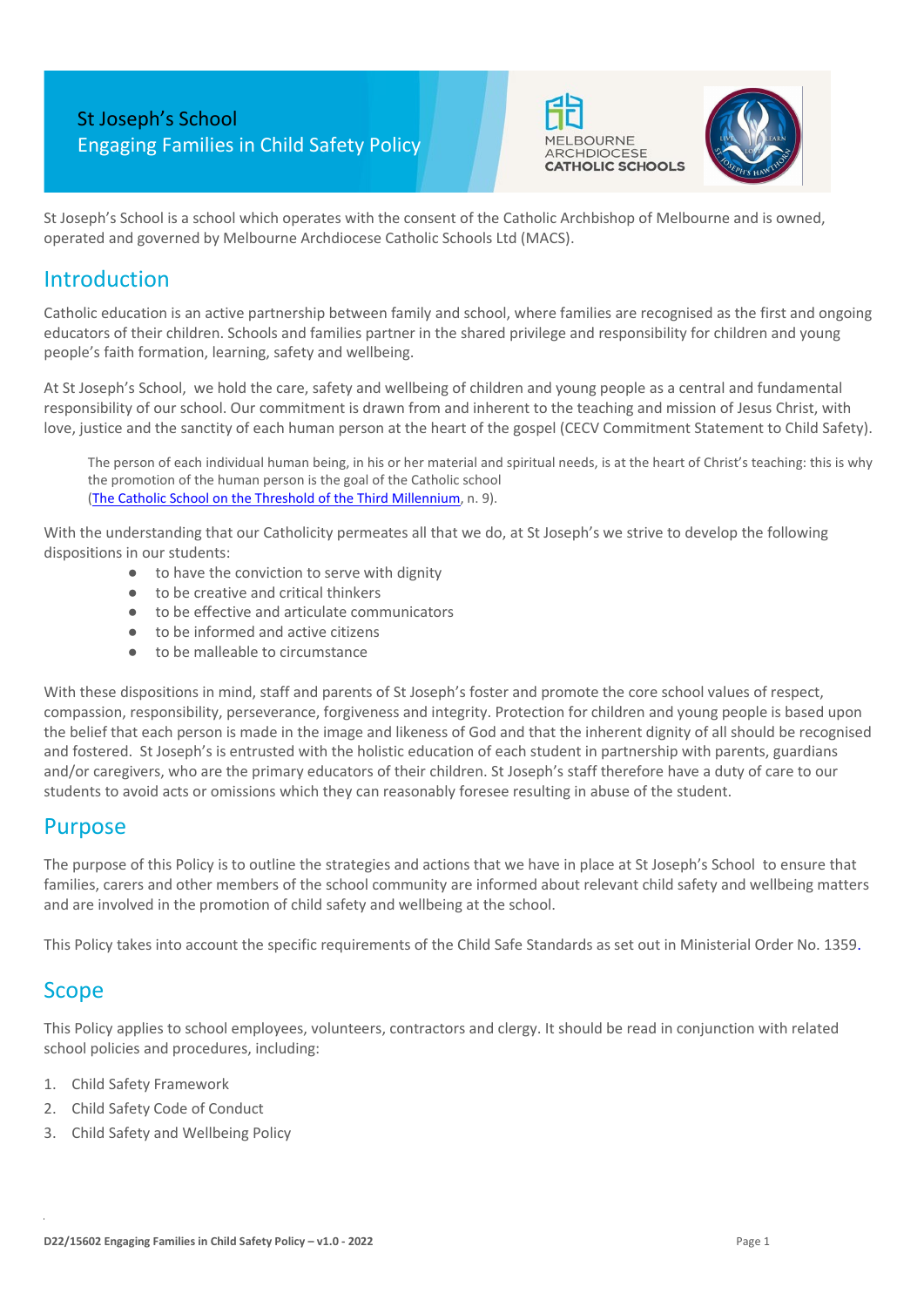# **Principles**

At St Joseph's School, the following principles underpin our commitment to family engagement:

- Families and carers should have the opportunity to participate in decisions relating to child safety and wellbeing which affect their child.
- Our school engages and openly communicates with families, carers and other members of the school community about our child safe approach.
- All members of the school community should have access to information relating to child safety and wellbeing.
- Families, carers and other members of the school community must have the opportunity to provide input into the development and review of the school's policies and practices relating to child safety and wellbeing.
- Families, carers and other members of the school community have the right to be informed about the operations and governance of the school in relation to child safety and wellbeing.

## **Policy**

St Joseph's School is committed to ensuring that all members of our school community are kept informed about relevant child safety and wellbeing matters and are involved in the promotion of child safety and wellbeing at St Joseph's School.

We implement the following strategies and actions to ensure that we are able to meet this commitment.

#### **Strategies / actions used by school leadership**

The Principal, the school governing authority and school leaders at St Joseph's School recognise their particular responsibilities to communicate and engage with families, carers and other members of the school community in relation to issues regarding child safety and wellbeing. Strategies and actions used to carry out this responsibility include:

- utilising the St Joseph's School Engaging Families in Child Safety Policy to inform and guide curriculum planning, policies and practices
- supporting staff, through appropriate professional learning, to strengthen their communication and engagement skills and to understand the value and importance of effective communication and engagement
- identifying opportunities for parents and carers to participate in decisions that affect their child's safety and wellbeing
- ensuring that existing policies and practices relating to child safety and wellbeing are made publicly available so that they are easily accessible to families, carers and other members of the school community
- engaging with families, carers and other members of the school community to collaboratively develop and periodically review policies and practices relating to child safety and wellbeing
- creating opportunities to ensure that members of the school community are adequately informed about the school's operations and governance relating to child safety and wellbeing

#### **Strategies / actions used by school staff, volunteers, contractors and clergy**

School staff, volunteers, contractors and clergy at St Joseph's School also have a responsibility to support the school governing authority and school leaders in communicating and engaging with families, carers and other members of the school community regarding child safety and wellbeing. Strategies and actions used to carry out this responsibility include:

- creating and maintaining open lines of communication with families, carers and other members of the school community, particularly with respect to child safety and wellbeing matters
- liaising with parents and carers in relation to any concerns and/or decisions that affect their child and giving them the opportunity to contribute to any discussions, where appropriate
- ensuring that parents, carers and others in the school community are updated and involved in child safety and wellbeing
- ensuring they act in accordance with the principles set out in this Policy when managing issues relating to child safety and wellbeing